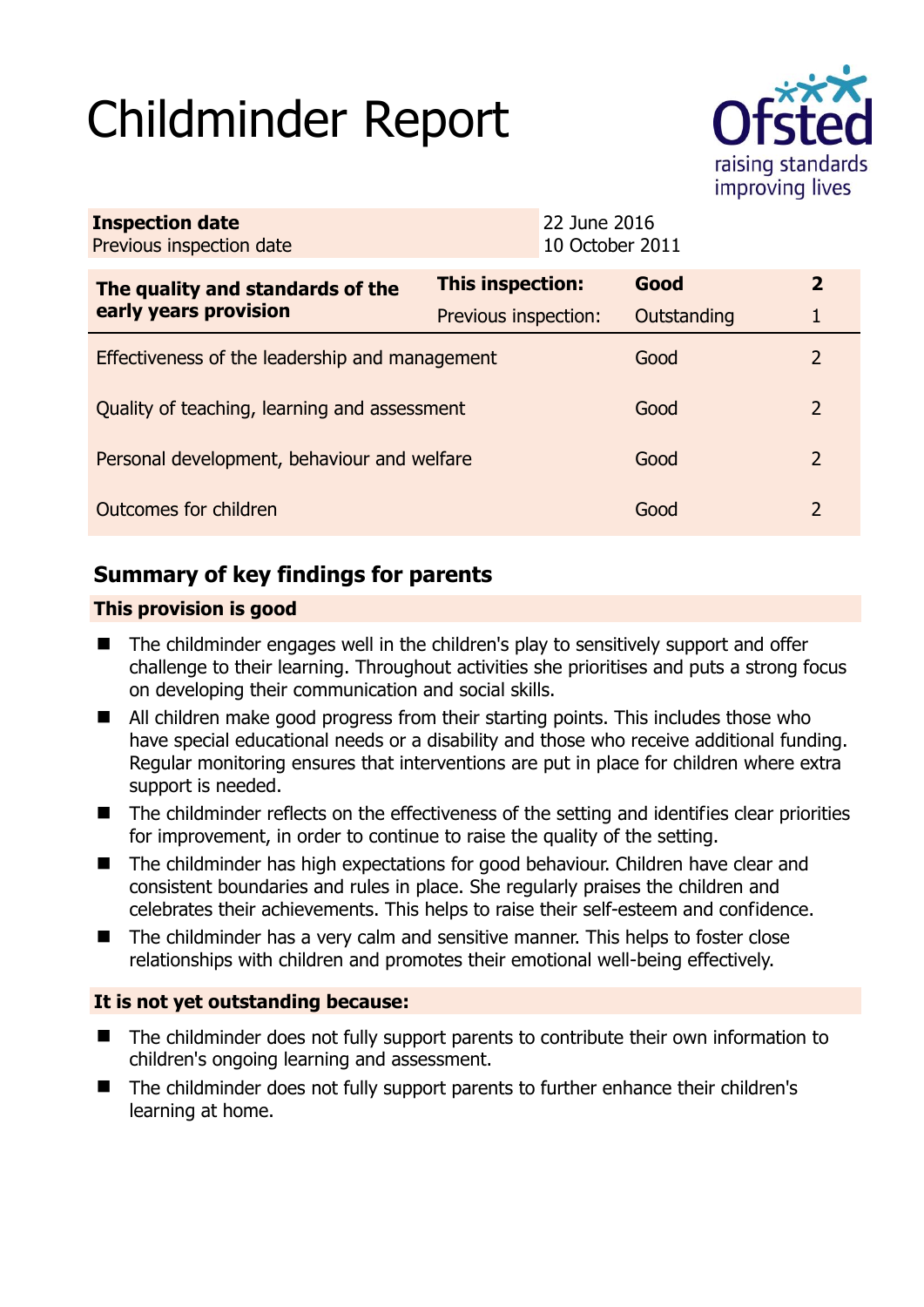## **What the setting needs to do to improve further**

#### **To further improve the quality of the early years provision the provider should:**

- encourage more parents to contribute their own information to children's ongoing learning and assessment
- $\blacksquare$  enhance the information shared with parents that helps them to complement and extend their child's learning at home.

### **Inspection activities**

- The inspector observed the quality of teaching during activities indoors and assessed the impact this had on children's learning.
- The inspector completed a joint observation with the childminder and had discussions at appropriate times throughout the inspection.
- The inspector looked at a range of relevant documentation, such as policies and procedures, the childminder's self-evaluation and children's assessment records.
- The inspector took account of parents' views recorded on the childminder's feedback forms.

## **Inspector**

Helen Royston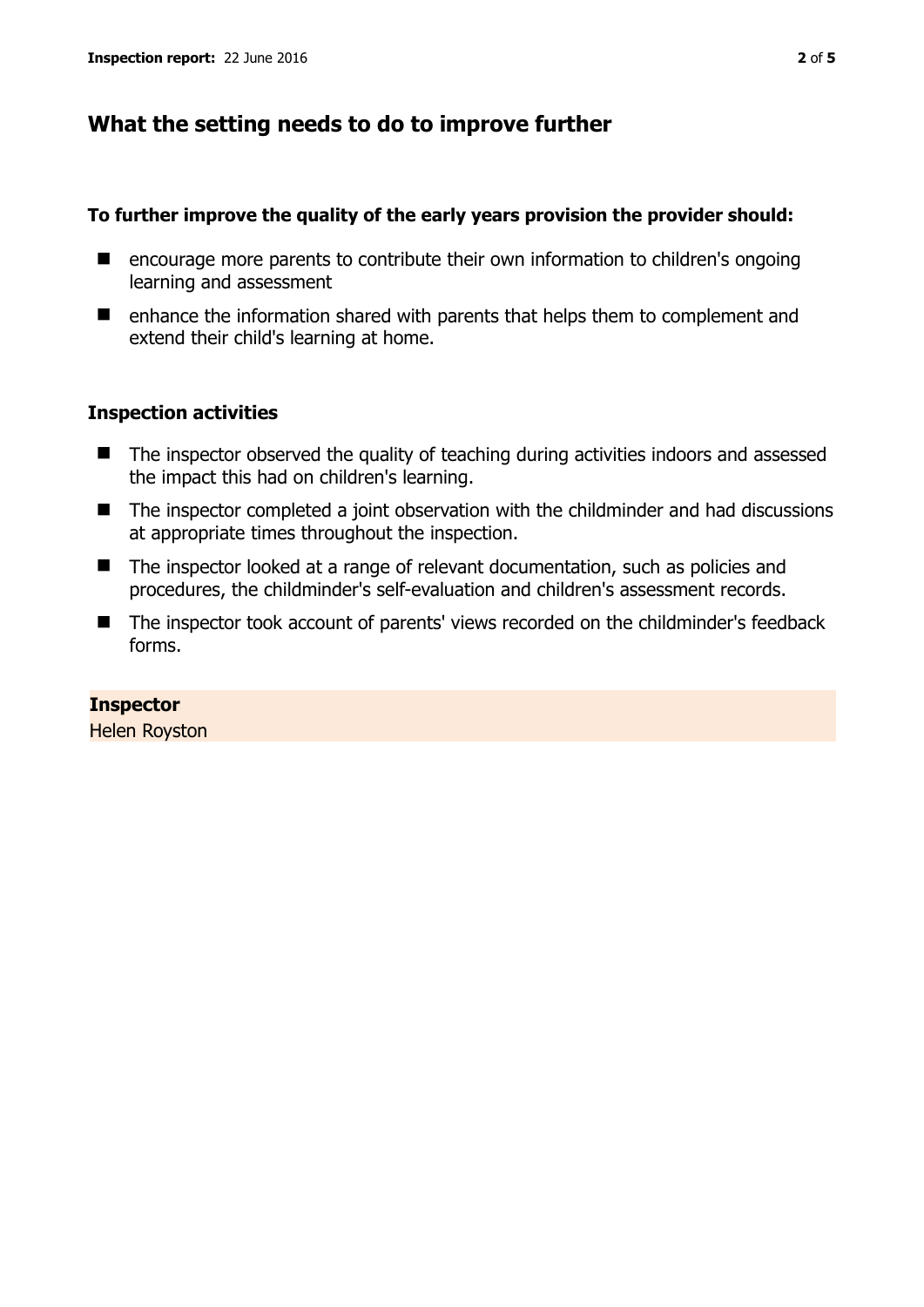## **Inspection findings**

### **Effectiveness of the leadership and management is good**

The arrangements for safeguarding are effective. The childminder has a clear understanding of what to do if she becomes concerned about a child's welfare. She completes a detailed safety audit to help review her fire evacuation procedures, first-aid materials and environment. Thorough risk assessments for outings, support children to be involved in understanding dangers and learning what to do. The childminder has a relevant childcare qualification and attends regular professional development opportunities. This helps to further improve her knowledge and practice. She has addressed the recommendation for improvement raised at her previous inspection. Children now benefit from a wide range of activities outdoors in all weathers. The childminder works with other professionals, such as the health visitor and speech and language therapist. This helps her to support children's individual needs and improve the overall outcomes for children.

#### **Quality of teaching, learning and assessment is good**

The childminder carefully observes the children's play and identifies the next steps in their learning. She plans activities which are well suited to the children's needs and follow their interests. Parents are well informed about their child's progress through daily discussions and text messages. The childminder supports and extends children's play well. For example, she shows them how to make a sandcastle step-by-step so the children can follow each instruction carefully. Her enthusiastic tone and manner, motivates the children to learn. All opportunities are utilised to promote children's mathematical thinking. For example, they count how many blueberries each child has at snack time and enjoy looking at different shapes. They listen carefully and show good concentration when listening to stories. The childminder pauses when reading to encourage the children to think about what word comes next. This helps to promote their communication and language skills.

### **Personal development, behaviour and welfare are good**

Children's behaviour is excellent. They demonstrate using good manners, saying thank you for their food and asking politely if they can leave the table once finished. Children follow the, 'Golden rules' and are happy to help, for example by tidying away the toys. The childminder creates a stimulating and welcoming environment, both indoors and outdoors. Children investigate in the water, concentrating intently as they pour water into a variety of tubes and funnels. They enjoy practising how to kick a football, ride on the scooter and attempt climbing up the steps to go on the slide. This helps to promote their physical wellbeing. Children learn how to do things for themselves. Amongst other things, they dry their own hands and attempt to chop the banana for snack.

### **Outcomes for children are good**

Children are working comfortably within expectations for their age. The childminder carries out a detailed review of their progress between the ages of two and three years. She effectively supports children to work towards their individual targets and helps them to continue making good progress. Children develop close relationships and learn vital social skills. This helps to prepare them for their next stage in learning or in readiness for school.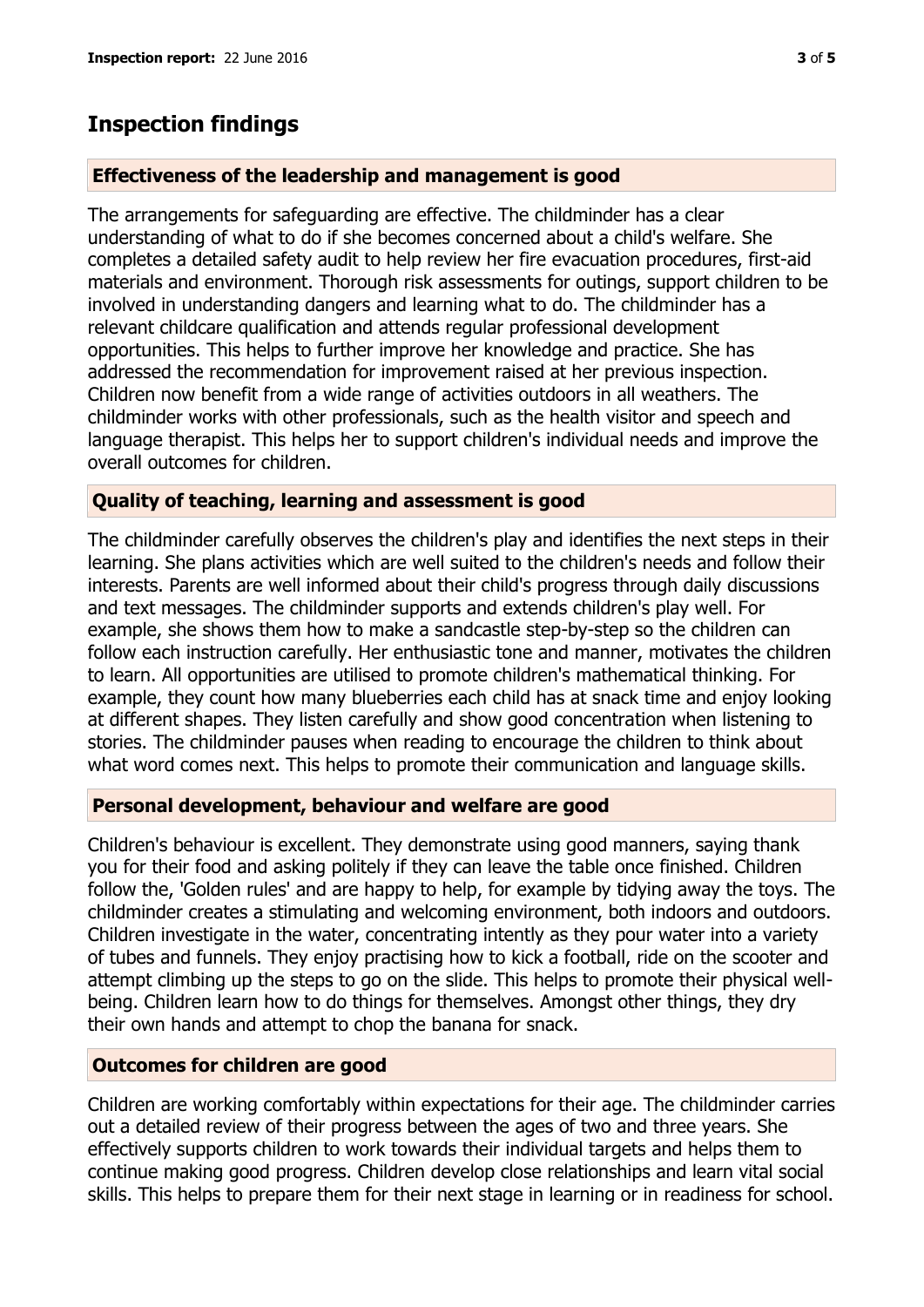## **Setting details**

| Unique reference number           | 307391                                                                               |  |
|-----------------------------------|--------------------------------------------------------------------------------------|--|
| <b>Local authority</b>            | Salford                                                                              |  |
| <b>Inspection number</b>          | 855150                                                                               |  |
| <b>Type of provision</b>          | Childminder                                                                          |  |
| Day care type                     | Childminder                                                                          |  |
| <b>Registers</b>                  | Early Years Register, Compulsory Childcare<br>Register, Voluntary Childcare Register |  |
| Age range of children             | $2 - 2$                                                                              |  |
| <b>Total number of places</b>     | 3                                                                                    |  |
| <b>Number of children on roll</b> | 3                                                                                    |  |
| <b>Name of registered person</b>  |                                                                                      |  |
| Date of previous inspection       | 10 October 2011                                                                      |  |
| <b>Telephone number</b>           |                                                                                      |  |

The childminder was registered in 1996 and lives in Worsley, Manchester. She operates all year round from 7.30am to 5.30pm, Monday to Friday, except for bank holidays and family holidays. The childminder holds an appropriate qualification at level 5. The childminder is eligible to receive funding for the provision of free early years education for two-, threeand four-year-old children. She cares for children who have special educational needs or a disability.

This inspection was carried out by Ofsted under sections 49 and 50 of the Childcare Act 2006 on the quality and standards of provision that is registered on the Early Years Register. The registered person must ensure that this provision complies with the statutory framework for children's learning, development and care, known as the early years foundation stage.

Any complaints about the inspection or the report should be made following the procedures set out in the guidance 'Complaints procedure: raising concerns and making complaints about Ofsted', which is available from Ofsted's website: www.gov.uk/government/organisations/ofsted. If you would like Ofsted to send you a copy of the guidance, please telephone 0300 123 4234, or email enquiries@ofsted.gov.uk.